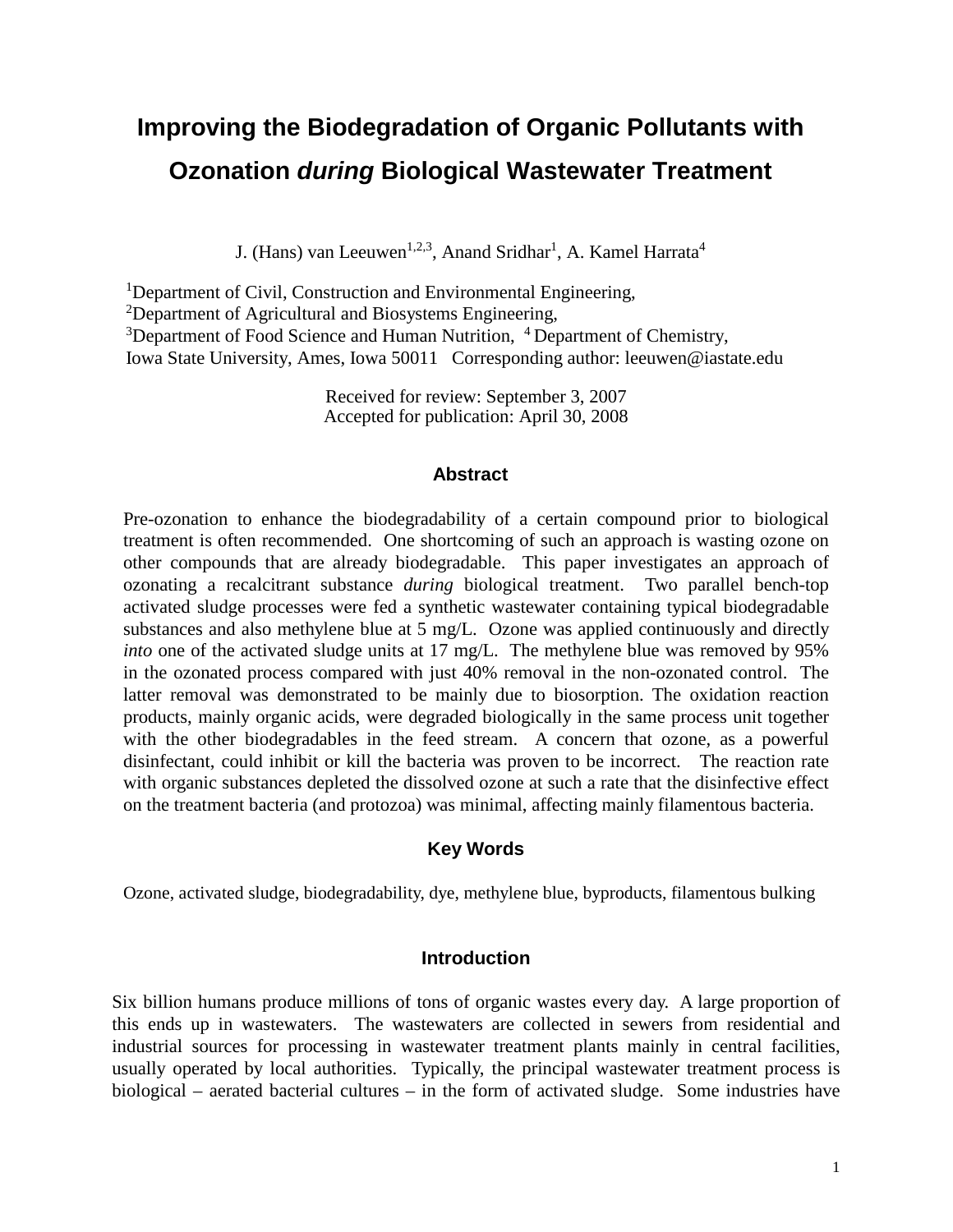their own activated sludge plants. The biodegradable organic substances are easily removed by biological treatment processes and thereby prevent subsequent oxygen depletion in surface waters. Many organic substances of synthetic origin are difficult to degrade and are not effectively removed during biological treatment. Such substances may persist in the environment and bio-accumulate and can be detrimental to the water environment and degrade the value of water for downstream users. Some of these cause discoloration of water or pose toxic threats to water life and downstream users (Hallberg, 1987). The removal of synthetic substances is therefore important, but involves more advanced and expensive technologies than biological treatment. Improving on present technology is required as it could make treatment more feasible and cost effective. Two of the most commonly found groups of synthetic substances that are recalcitrant to degradation are the agrochemicals, particularly pesticides, and textile dyes. The aim was to develop methodology to improve the removal of these substances during wastewater treatment. This particular project addressed the removal of dyes, using methylene blue as a test substance.

Many organic substances can be oxidized to a more degradable form by ozonation (Sontheimer et al., 1978). Ozonation is one of the more effective technologies to oxidize a large spectrum of pesticides and dyes (Narkis and Schneider-Rotel, 1980; van Leeuwen, 1980 and 1987; Rice and Browning, 1981 and Zimmerman and Richard, 1990). These are generally not oxidized to  $CO<sub>2</sub>$ and H2O (Glaze *et al*., 1993) but to new byproducts. Non-degradable substances found in wastewater can be converted to a biodegradable form by chemical oxidation and then degraded biologically. Some of these may be toxic (Laplanche *et al*., 1974) but generally, most of the byproducts will be more biodegradable, such as aldehydes, ketones, organic acids and generally smaller molecules (Lopez et al., 1998). Ozonation of wastewater before biological treatment has been found to increase the removal of organic material by the subsequent biological treatment (van Leeuwen *et al*., 1981; Hu and Yu, 1994; and Rivas *et al*., 2000). *However, most ozone is wasted when applied before biological treatment, since it oxidizes biodegradable substances also – even more readily than non-biodegradables.* 

A better approach is to *first* effect biological treatment and *then* ozonate to make the remaining recalcitrant organic material biodegradable and subsequently remove these products biologically. This would require another biological treatment process after ozonation, however. Recycling the ozonated water to the prior biological process circumvents having a second biological process, but this has its limitations, as recycling increases the total throughput rate (and consequently impacts on the settling process to retain the biomass) and only part of the newly degradable compounds can be recycled continuously. Clearly, a better approach is still required.

Activated sludge processes are usually fully mixed, which implies that the effluent quality will be the same as that of the liquid within the process. The liquid phase needs to be ozonated to degrade unwanted dissolved substances. It would therefore make sense to apply the ozone *directly into* the activated sludge process. There it can react with the less degradable organic materials as the degradable ones have been largely removed already. The degradable ozonation products can then also be removed biologically. The only possible weakness in the argument is the fact that ozone is also a powerful disinfectant, which could inhibit or inactivate the bacterial culture.

Research conducted in the 1980's showed that ozonation within the activated sludge process does not kill all bacteria and improves biomass settling (Légeron et al., 1980, Doré, 1984).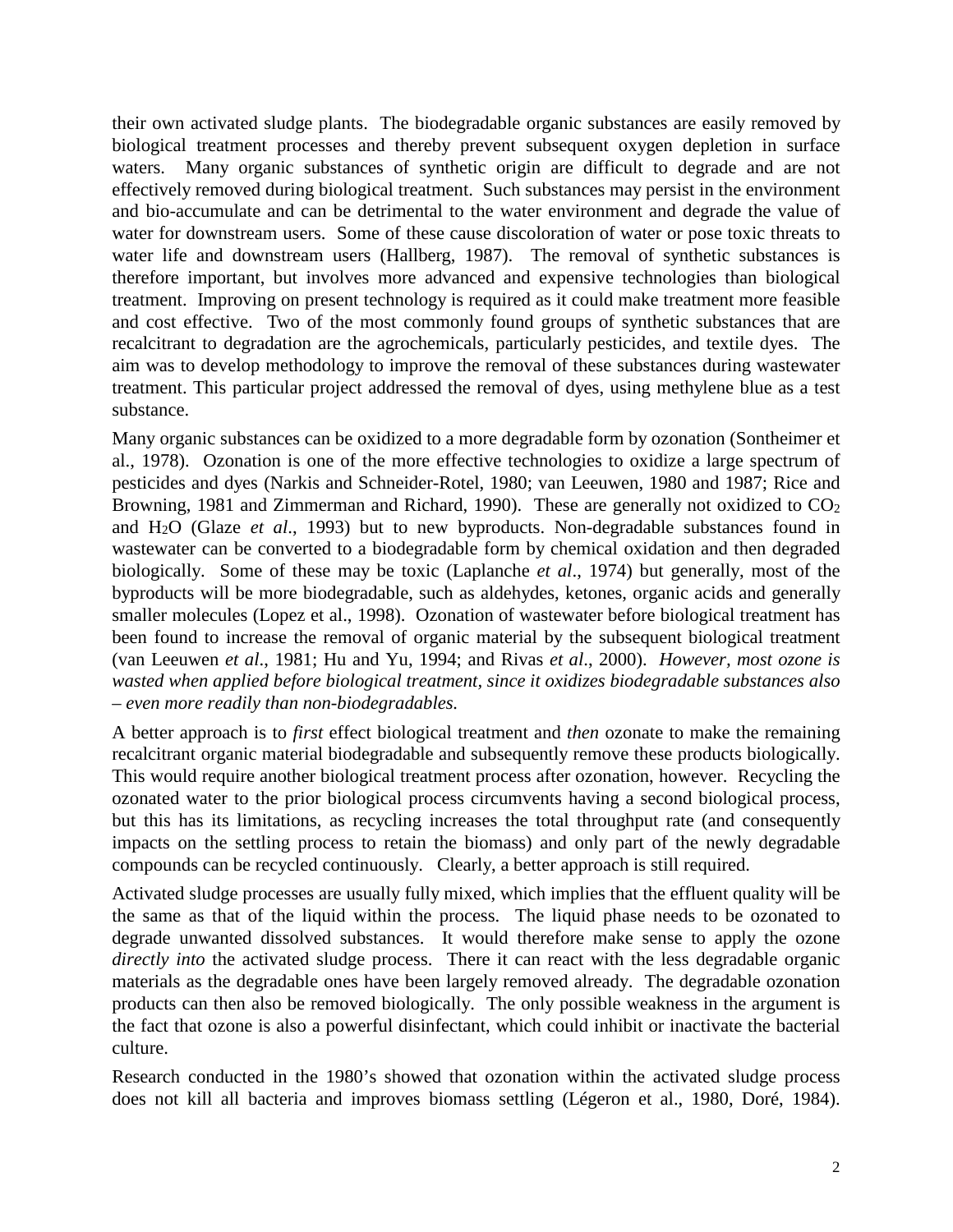Subsequent research was specifically directed at using ozone as a selective disinfectant for use within the activated sludge process. Ozone, applied continuously within an activated sludge system, was found to be a selective disinfectant towards nuisance filamentous bacteria, but did not affect the other - mainly beneficial - bacterial species (van Leeuwen, 1988a and b and 1989). Ozone dosages ranged from 3 to 26 mg/L. This principle was applied on full-scale by the City of Pretoria (Saayman *et al*., 1996). Collignon et al. (1994) found that intermittent ozonation into the sludge recirculation stream for only 30 minutes every three days was also effective in combating filamentous bacteria, reducing ozone requirements significantly.

Van Leeuwen found that the dosages required to inhibit the growth of some of the bacterial species did not affect the overall biomass production and did not detrimentally affect the effluent quality either. In fact, the ozonation resulted in improved effluent quality, but this aspect was not quantified in great detail, as this was not the main aim of the research. The dosages were probably lower than optimal for good organic removal too. Moreover, the research was conducted on municipal – mainly domestic – wastewater and (van Leeuwen, 1989) on a highly degradable industrial wastewater.

Yasui and Shibata (1994) conducted research on using ozone in a biological process, aimed at degrading excess biomass. A side-stream of the mixed liquor was ozonated to a high level and the authors were successful in reducing the biomass suspended solids concentration to the point where no excess sludge had to be disposed of. Kamiya and Hirotsuji (1998) improved on this concept with intermittent ozonation, reducing the ozone requirements considerably. A small increase in the effluent organic concentration measured as dissolved organic carbon was observed.

Contreras et al. (2003) modeled biomass inhibition as a function of ozone level in biomass.

The research in this paper aimed to develop a more effective and economical treatment process for wastewater from industries with a large component of non-biodegradable substances such as dyes. The specific objectives were to:

- establish boundaries for ozonation dosage rates for improving organic removal, particularly dyes, while not detrimentally affecting beneficial bacteria in activated sludge,
- establish the reaction rate of ozonolysis of a typical dye, in this case methylene blue, in industrial wastewater within an activated sludge system,
- identify the byproducts from the ozonolysis of the methylene blue,
- determine the fate of the ozonolysis byproducts,
- find an effective process configuration for introducing ozone into an activated sludge process for continuous operation conditions

# **Experimental**

# **Hypothesis**

Ozonation can be used to improve the biodegradability of organic substances in industrial wastewater *within* an activated sludge treatment process without detrimentally affecting the bacterial processes. This will improve the overall removal of synthetic organic substances.

## **Activated sludge treatment**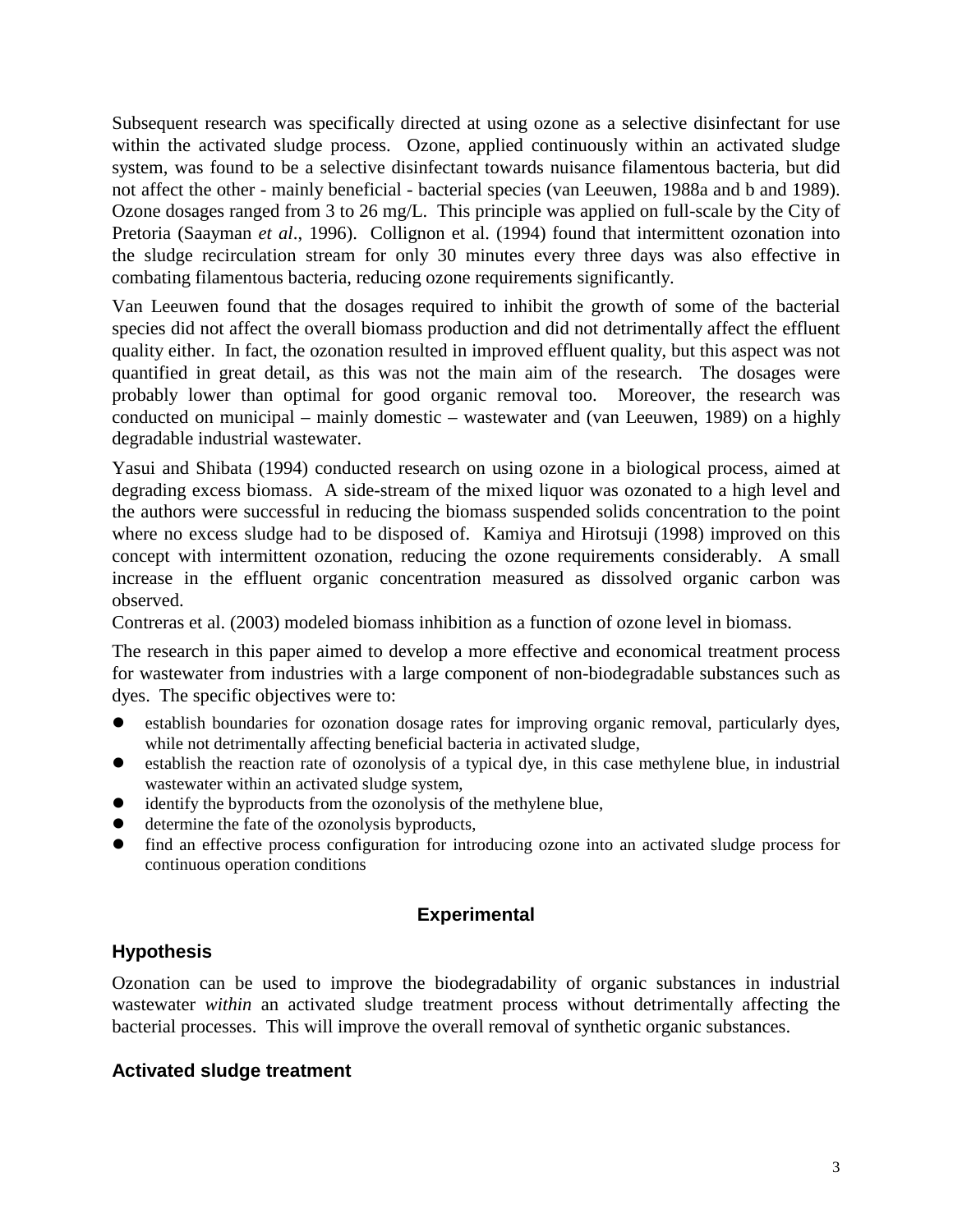Two bench-top activated sludge plants (See Figure 1) were operated in the laboratory. Sludge biomass from the Boone, Iowa nutrient removal wastewater treatment plant was used as a starting culture in the two activated sludge units of 6L capacity. The biomass with its associated liquor was aerated continuously through fritted glass porous diffusers. About 10% of the biomass was wasted daily to maintain a sludge age of 10 days. The plants were each fed with synthetic wastewater at 0.6L/h, using a peristaltic pump, ensuring a hydraulic retention time of 10h. The synthetic wastewater was tap water, to which a number of organic and inorganic nutrients had been added (See Table 1).



**Figure 1** Bench scale activated sludge investigation

One of the units was ozonated through a fritted glass porous diffuser, using an oxygen-fed Ozonology ozone generator. Ozone was dosed at 10mg/h, i.e. 16.7 mg/L based on the flow rate.

| <b>Synthetic Wastewater Nutrients</b> | <b>Stock Concentrations, mg/L</b> |
|---------------------------------------|-----------------------------------|
|                                       |                                   |
| Urea                                  | 37.6                              |
| Nutrient broth                        | 60                                |
| Potato starch                         | 6                                 |
| Non-fat dried milk                    | 60                                |
| Dietary fiber                         | 10                                |
| Sodium acetate                        | 20                                |
| Sodium bicarbonate                    | 10                                |

| Table 1: Synthetic feed composition |  |
|-------------------------------------|--|
|-------------------------------------|--|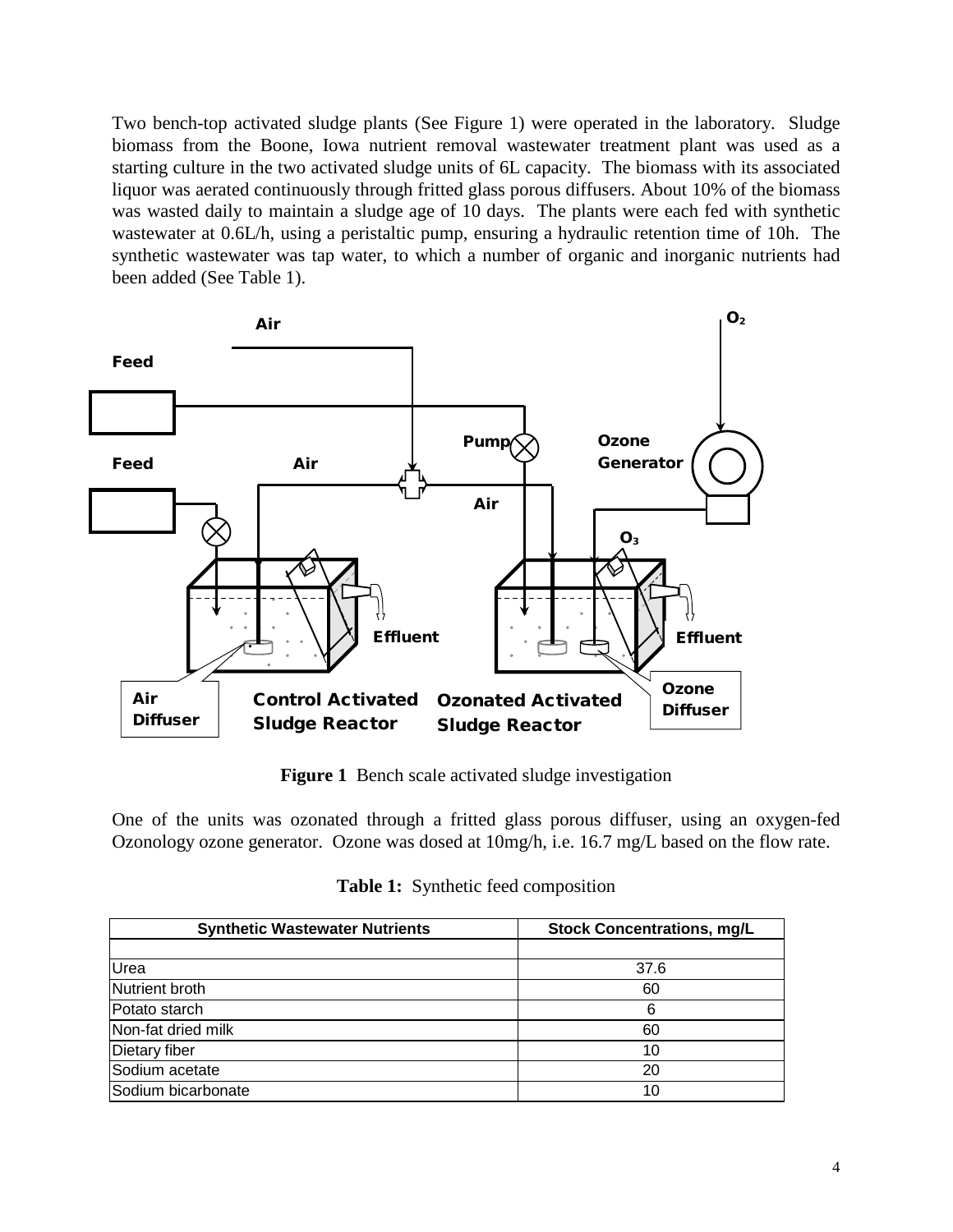| Potassium phosphate(K3PO4.H2O) |  |
|--------------------------------|--|
| Ferrous sulphate (FeSO4.7H2O)  |  |
| Methylene blue                 |  |

Limited optimization of ozone dosage to remove color had indicated that this dosage removed the color substantially, without upsetting the biological treatment system. Dosage rates were controlled through a variable control valve and through a rotameter. Ozone dosages were determined by gas phase concentrations by the standard iodometric absorption method and flow rates. Methylene blue removal was studied as well as the effect of ozonation on the microbial composition of and the overall effluent quality.

## **Water analyses**

Effluent samples were monitored on a daily basis for the chemical oxygen demand and spectrophotometric absorbance of the methylene blue at 660 nm (APHA et al., 1995).

## **Microbial investigations**

Biomass samples were subjected to visual inspections by light microscopy under 100x to 400x magnification to observe floc structure and the presence and abundance of typical microorganisms. Identification of filamentous bacteria and protozoa were based on visual characteristics using the manual of Eikelboom and van Buijssen (1986).

## **Physical biomass characterization**

Mixed liquor samples were tested for mixed liquor suspended solids concentrations as well as the sludge volume index. These are important variables to adjudicate the health of the biomass, growth rates and sludge settleability. The methodology here will be as prescribed by the American Water Works Association and others in Standard Methods (1995).

# **Biosorption**

Biosorption is adsorption onto organic substances without biodegradation (Aksu et al., 1998). Methylene blue, for instance, adsorbs onto activated sludge. The extent of this biosorption was determined with adsorption isotherms for the methylene blue on biomass suspensions inactivated with 5 mg/L of mercuric chloride. Increasing quantities of the dead biomass were added to a 5 mg/L of methylene blue solution, shaken for 1.5h and remaining methylene blue measured spectrophotometrically at 660 nm.

# **Biodegradability**

Extant respirometric tests (Ellis et al., 1996) were conducted, using adapted biomass from the activated sludge experiments. The biomass was first oxygenated to saturation and then allowed to consume this oxygen by endogenous respiration, i.e. no source of organic material was added. The effect of then adding methylene blue in low concentrations on the biomass respiration was monitored. An increase in respiration rate would be an indication of some biodegradability of the substance; a decrease indicative of toxic effects.

# **Ozonation byproducts**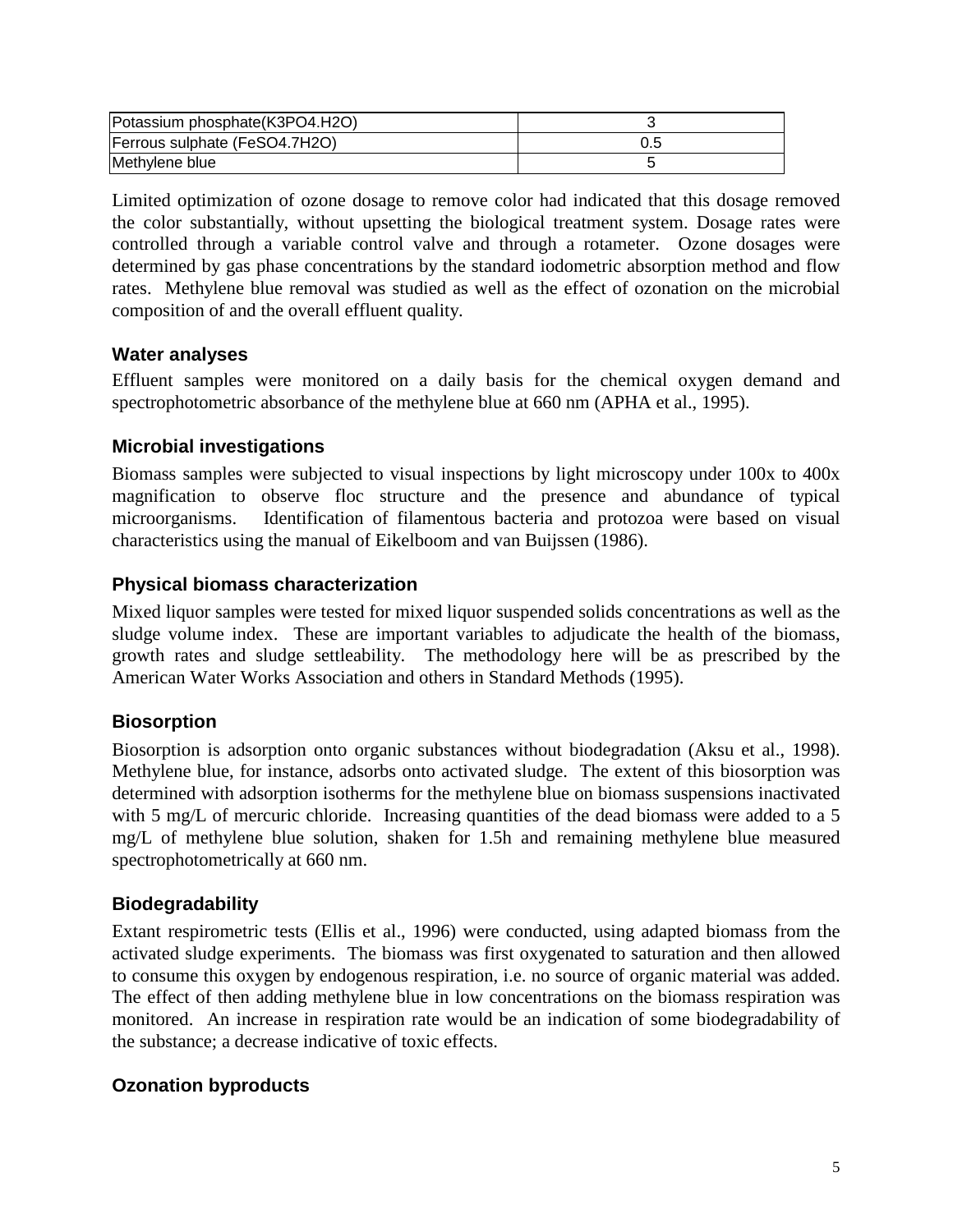Separate ozonation tests were conducted on a pure solution of methylene blue of 5 mg/L in unbuffered and phosphate buffered (at pH 6) deionized distilled water to establish reaction rates as well as to determine the type of ozonolysis products formed. The ozone dosages ranged from 4.5 to 5 mg/L and were dosed in a 500 mL reaction vessel with a fritted glass porous diffuser. Off-gas was captured in a subsequent reaction vessel containing a 0.5% solution of potassium iodide. Analysis of the products of degradation by ozone and bacteria was conducted using samples from the small activated sludge units and other samples as prepared in the Environmental Engineering Laboratory. These samples were analyzed using a combination of gas chromatography, a GOW-MAC Series 580 with an injector and detector at 140C and the column at 100C, using helium as a carrier.

## **Electrospray ionization**

Electrospray ionization (Fenn et al., 1990) was performed on a Finnigan TSQ700 triple quadrupole mass spectrometer (Finnigan MAT, San Jose, CA) fitted with a Finnigan ESI interface. Samples were introduced into the electrospray interface through an untreated fusedsilica capillary with a 50  $\mu$ m i.d. and 190  $\mu$ m o.d. A myoglobin and MRFA mixture was used for tuning and routine calibration of the instrument. The mixture was made in the following manner: stock solutions of myoglobin and MRFA were prepared by dissolving 0.9 mg of horse skeletal muscle myoglobin in 1 ml of a solution of 50:50 methanol: water containing 1% acetic acid, and 0.6 mg of MRFA was dissolved in 1 ml of a solution of 50:50 methanol: water containing 1% acetic acid. The calibration and tuning standard was made from the two stock solutions: 50 µl of myoglobin and 12 µl of MRFA were diluted with 538 µl of a 50:50 methanol:water solution in a polypropylene vial. The tuning mixture was infused into the mass spectrometer at a rate of 3 µl/min on a Harvard Apparatus (model 22, South Natick, MA) syringe pump.

#### **Results**

The results are presented as below.

## **Effluent quality**

## *COD removal*

The COD removal in both the ozonated and unozonated processes was variable, but averaged about 80.5% in the ozonated and 79.6% in the unozonated control – no significant difference.

#### *Methylene blue removal*

The methylene blue removal showed significant variation in the biological process. Fresh biomass was much more effective in the removal of the dye than seasoned biomass. Once stabilized, the ozonated process was able to remove on average 95% of the methylene blue against about 40% in the case of the unozonated control process.

#### **Biomass characteristics**

The biomass concentration in both processes varied considerably due to difficult control over the biomass inventory. The average mixed liquor suspended solids was maintained at 2 g/L. The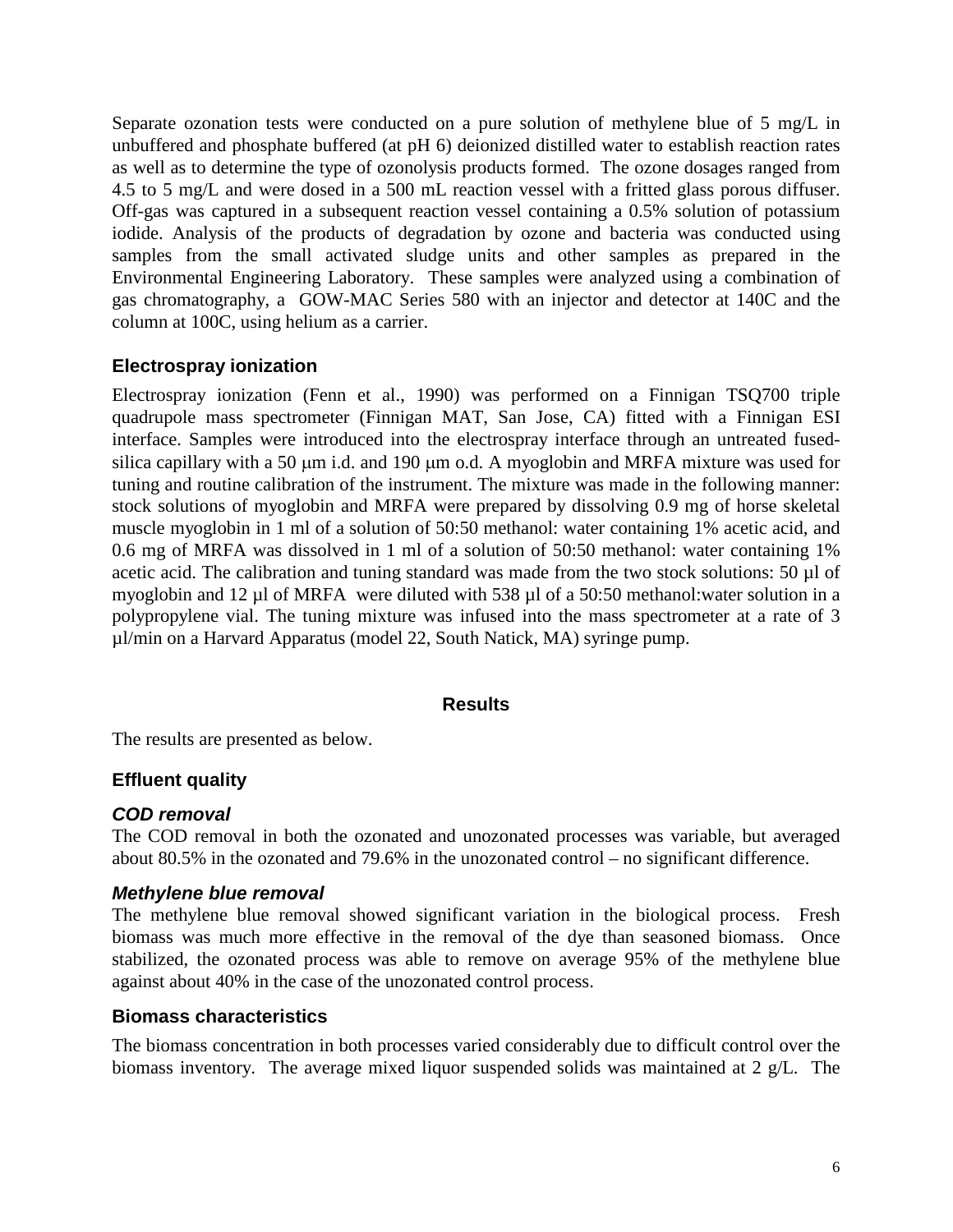sludge settleability differed markedly. The average sludge volume index of the unozonated sludge was 150 mL/g against that of the ozonated sludge of 120 mL/g.

Microscope photos revealed that the ozonated biomass was more compact and had far fewer filamentous bacteria and apparently more protozoa (Figures 2 and 3). While the latter fact is not conclusive, the conclusion can be drawn that ozonation did not in any way discourage protozoa. Note also the stronger blue color of the non-ozonated activated sludge, due to higher biosorption. The main type of filamentous bacteria appeared to be Type 0041 or 0675, both characterized by massive attached growths. The protozoa were mainly of the genii *Chilodonella* and *Paramecium*.

# **Biodegradability of methylene blue**

The extant respirometric test indicated that the biodegradability of methylene blue in an unacclimatized culture was minimal with only a slight change in the slope of the dissolved oxygen depletion rate. The contribution of biodegradation was therefore expected not to be of great significance, but may explain the additional 7.5% removal observed above the 32.5% predicted.



**Figure 2** Non-ozonated (I) and ozonated (r) at 200x showing the latter more dense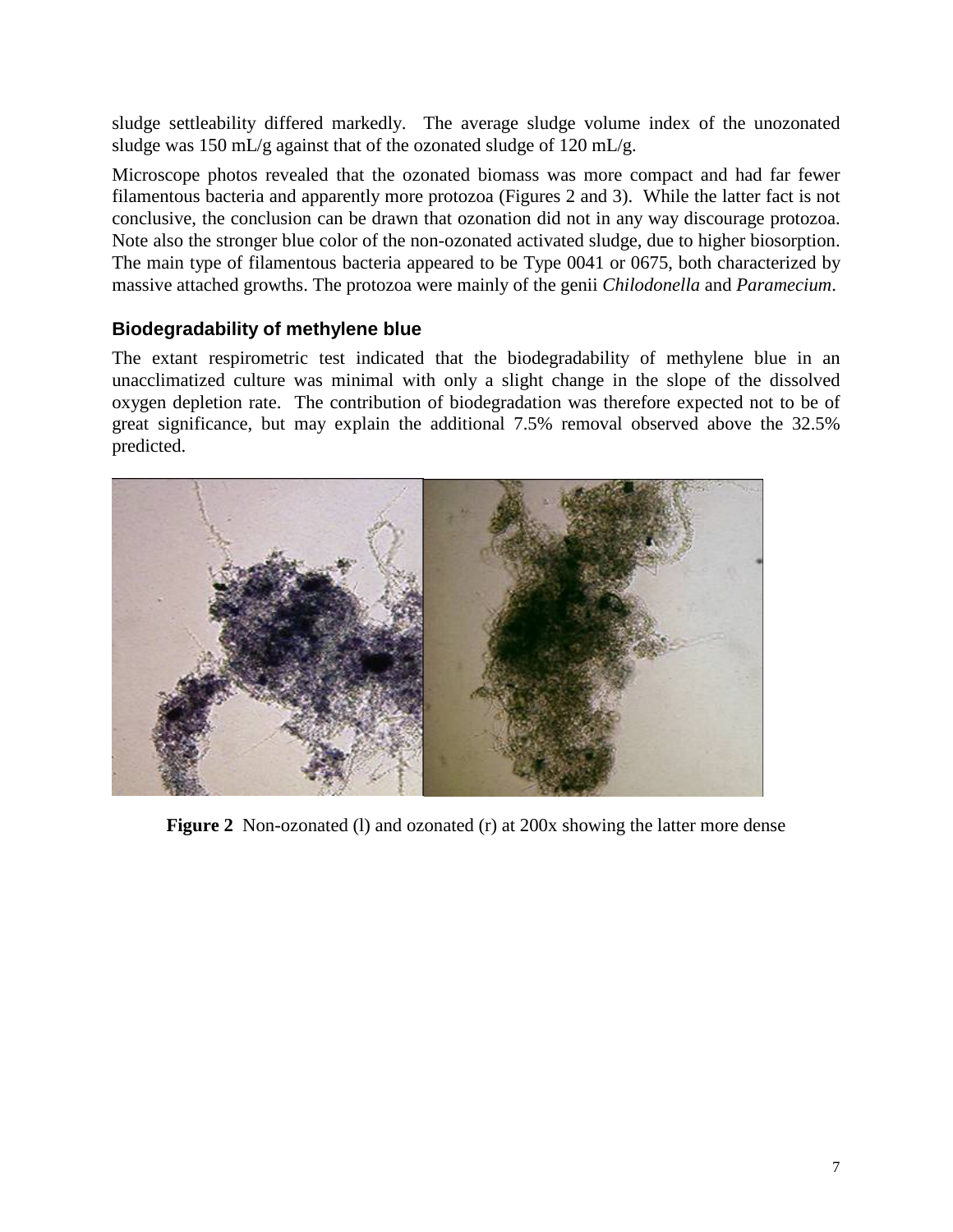

**Figure 3** Non-ozonated sludge (1) showing excessive filaments and ozonated sludge(r) 400x, showing abundant protozoa

# **Ozonation byproducts**

Ozonation of an unbuffered solution of 5 mg/L methylene blue (0.0133mM) in deionized water led to a drop in pH from about 7 to 4.1. The increase in the concentration of  $H^+$  ions was therefore 0.08mM, or about 6 acids (if fully dissociated) formed per mol of the dye. That may be due, in part, to the formation of an aryl sulfonic acid by cleavage of the central ring. Formic acid may also be formed. Gas chromatography confirmed that the main byproduct of the reaction was formic acid. This compound is known to be highly biodegradable. Ion chromatography will be used to identify other possible acid anions. Electrospray ionization made it possible to provisionally identify some more byproducts.

1. While the molecular mass of MeBl is 319, this includes a chloride ion, the remaining ion has a molecular mass of 284, as observed in the spectra after partial ozonation.

2. Three peaks were identified and involved the NHCH3 portion of the molecule. These are all deficient of chlorine anion.

3. The 2 peaks at 179 and 189 are not directly understood; further investigation using MS/MS would probably yield some answers.

4. Negative ion mode ESI analysis will have to be done to identify carboxylic acids anions.

# **Biosorption**

Freshly killed biomass exhibited adsorption behavior that could best be described by the Freundlich isotherm as in Figure 4. Based on a mixed liquor suspended solids (biomass concentration) of 2.0 g/L, i.e. 12g of biomass per unit, the net daily biomass production was 10% of this, i.e. 1.2 g of biomass per day.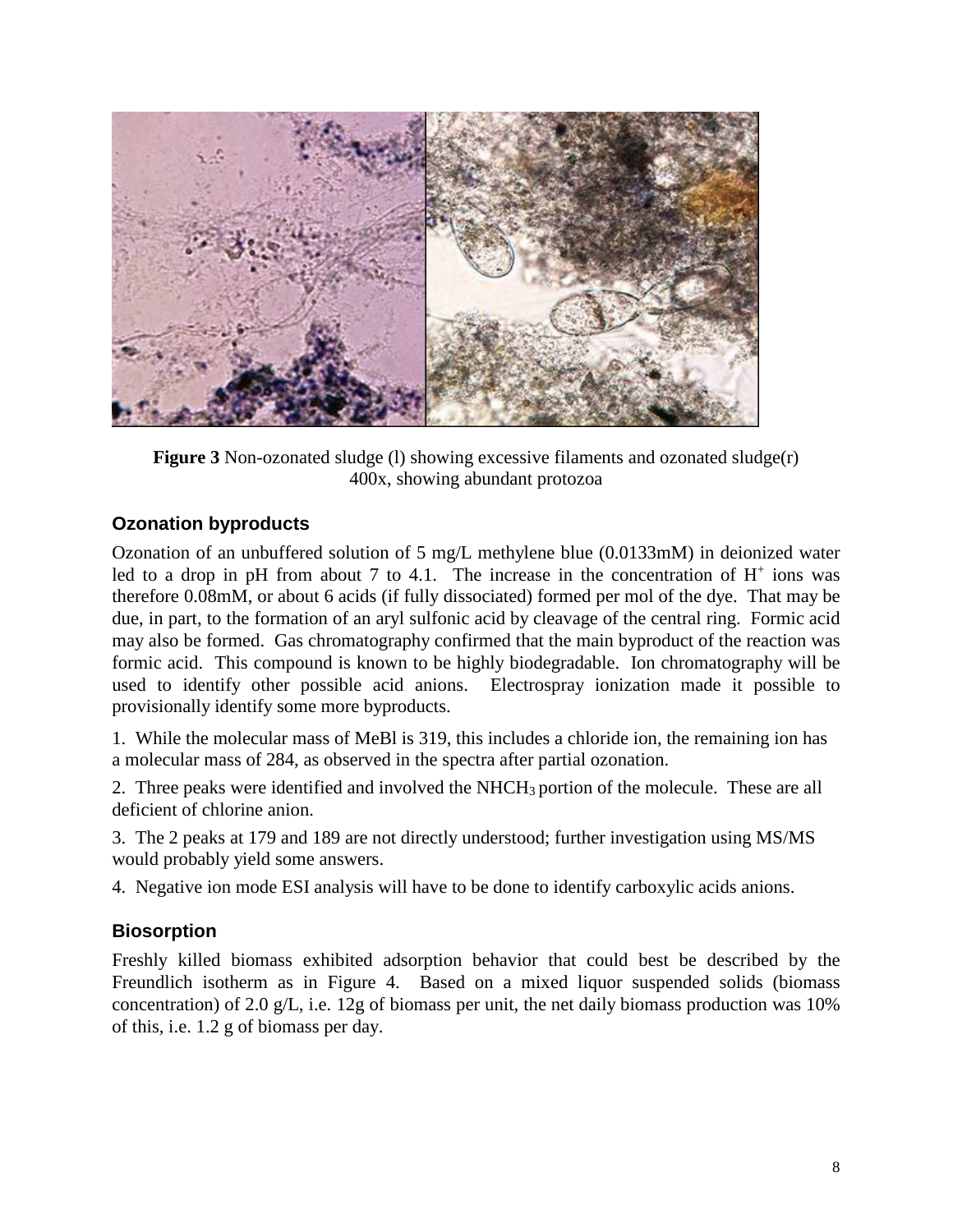

**Figure 4:** Freundlich isotherm for the biosorption of methylene blue on activated sludge

The expected equilibrium methylene blue concentration on the biomass at the mean nonozonated effluent concentration of 3 mg/L would be 19.5 mg/g biomass. This would result in a removal of 23.4 mg of methylene blue per day from a total feed of  $5mg/L \times 0.6$  L/h x 24h/d = 72mg/d, which corresponds with a removal of 32.5%. Similarly, for the ozonated process, with an average effluent concentration of 0.25 mg/L, the predicted equilibrium concentration on the biomass would be 7 mg/g and the biosorptive removal would be only 8.4 mg/d from the 72 mg/d feed or 11.7%.

## **Conclusions**

The research addressed untried areas of research in an activated sludge process with *internal* ozonation for the purpose of improving the selective removal of organic compounds. Earlier research work using ozone within an activated sludge process was to control the microbial composition or even density; the actual concept of chemical oxidation to aid organic removal *within* a biological process is new and untried. Also, while it is well known that ozonation can oxidize non-degradable organic substances to degradable byproducts, the concept of doing this within a biological process is bold. The biomass was largely unharmed by the ozone.

Ozone can be applied directly into an activated sludge process in such dosages as to oxidize synthetic organic compounds to biodegradable products. While ozonation leads to some bacterial selection, a healthy biomass can be maintained for the removal of a variety of organic pollutants, including byproducts from the ozonation of methylene blue.

The research aimed to develop a more effective and economical treatment process for wastewater from industries with a large component of non-biodegradable substances, such as dyes. This was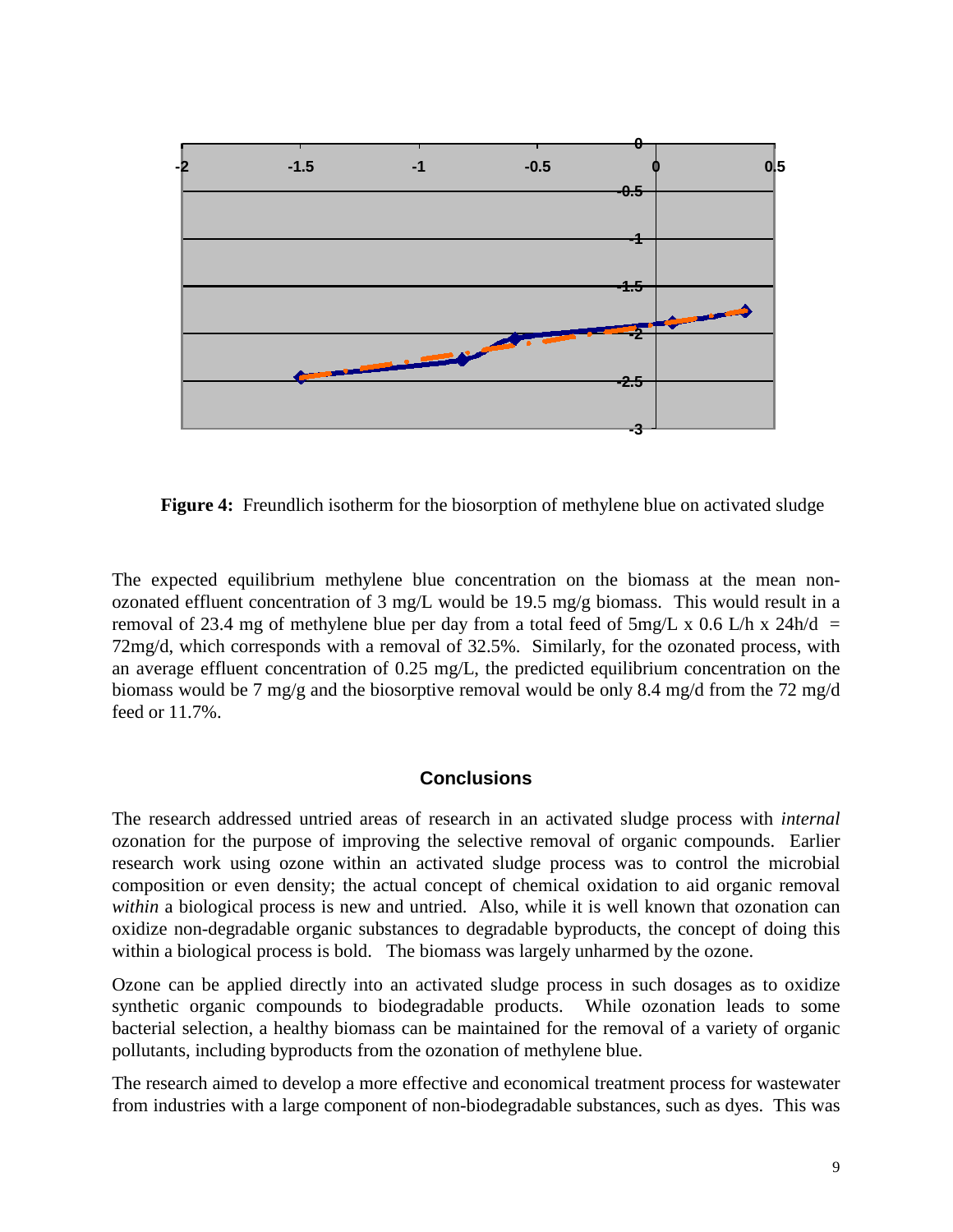successful. The ozone demand, and subsequently energy requirements for such an integrated process, will be lower than for separate biological and ozone treatment. A single process will not only substantially reduce the ozone requirements, but having a single process unit also reduces other aspects of the capital cost of the system. There will be substantial savings in reactors and footprint requirements - no need for separate ozone contacting equipment, pumping and further biological treatment. This integrated process will simplify pollution control in the textile industries and potentially be beneficial in many other industrial and combined municipal wastewater treatment applications.

The potential benefits make this a worthwhile endeavor. There are many industries and local authorities with such industries within their boundaries that could make good use of such an integrated process for pollution control, e.g. textile and paper mills, agricultural chemicals manufacturers and specific food processing industry.

## **References**

Aksu, Z, J. Yener, (1998) "Investigation of the biosorption of phenol and monochlorinated phenols on the dried activated sludge", Process Biochem. 33 649–655

APHA, AWWA, & WPCF (1995) Standard Methods for the Examination of Water and Wastewater, 19<sup>th</sup> Edition, Washington DC.

Collignon, A, Martin, G, Martin, N and Laplanche, A (1994) Bulking reduced with the use of ozone – study of the mechanism of action versus bacteria. *Ozone Sci. and Eng.* 16(4) 385-402. Contreras, S, Ollis, DF and Esplugas S (2003) Sequential Ozonation and Biological Oxidation of Wastewaters: A Model Including Biomass Inhibition by Residual Oxidant. *Ozone Sci.& Eng*. 25(2) 95-105.

Doré, M (1984) Action de l'ozone sur les constituents cellulaires *in vitro.* Symposium Ozone et Biologie, Rennes, 17-19 April.

Eikelboom, DH and van Buijssen, HJJ (1981) Microscopic sludge investigation manual, Report A 94a TNO Research Institute for Environmental Hygiene, Delft, the Netherlands.

Ellis TG, Barbeau DS, Smets BF, Grady CPLJ. 1996. Respirometric technique for determination of extant kinetic parameters describing biodegradation. *Water Environ Res*. 68:917–926.

Fenn, J. B.; Mann, M.; Meng, C. K.; Wong, S. F.; Whitehouse, C. M. (1990). "Electrospray Ionization-Principles and Practice". *Mass Spectrometry Reviews* **9** (1): 37-70.

Glaze, WH, Andelman, JB, Bull, RJ, Conolly, RB, Hertz, CD, Hood, RD, Pegrum, RA (1993) Determining health risks associated with disinfection byproducts: research needs, *J. Am. Water Wks. Assoc*., 85:53-56

Hallberg, GR (1987) Agricultural chemicals found in groundwater: extent and implications. *J. Alternative Agric.* 2:3-15

Hu, S and Yu, Y (1994) Preozonation of chlorophenolic wastewater for subsequent biological treatment. *Ozone Sci. & Eng.* 16:13-28.

Kamiya, T and Hirotsuji, J (1998) New combined system of biological process and intermittent ozonation for advanced wastewater treatment. *Wat. Sci & Tech* 38(8/9) 145-153.

Klinger, J, Land, M, Sacher, F, Brauch, H-J, Maier, D and Worch, E (1998) Formation of glyphosate and AMPA during ozonation of waters containing ethylene-diaminetetra (methylenephosphonic acid). *Ozone Sci. and Eng.* 20:99-110.